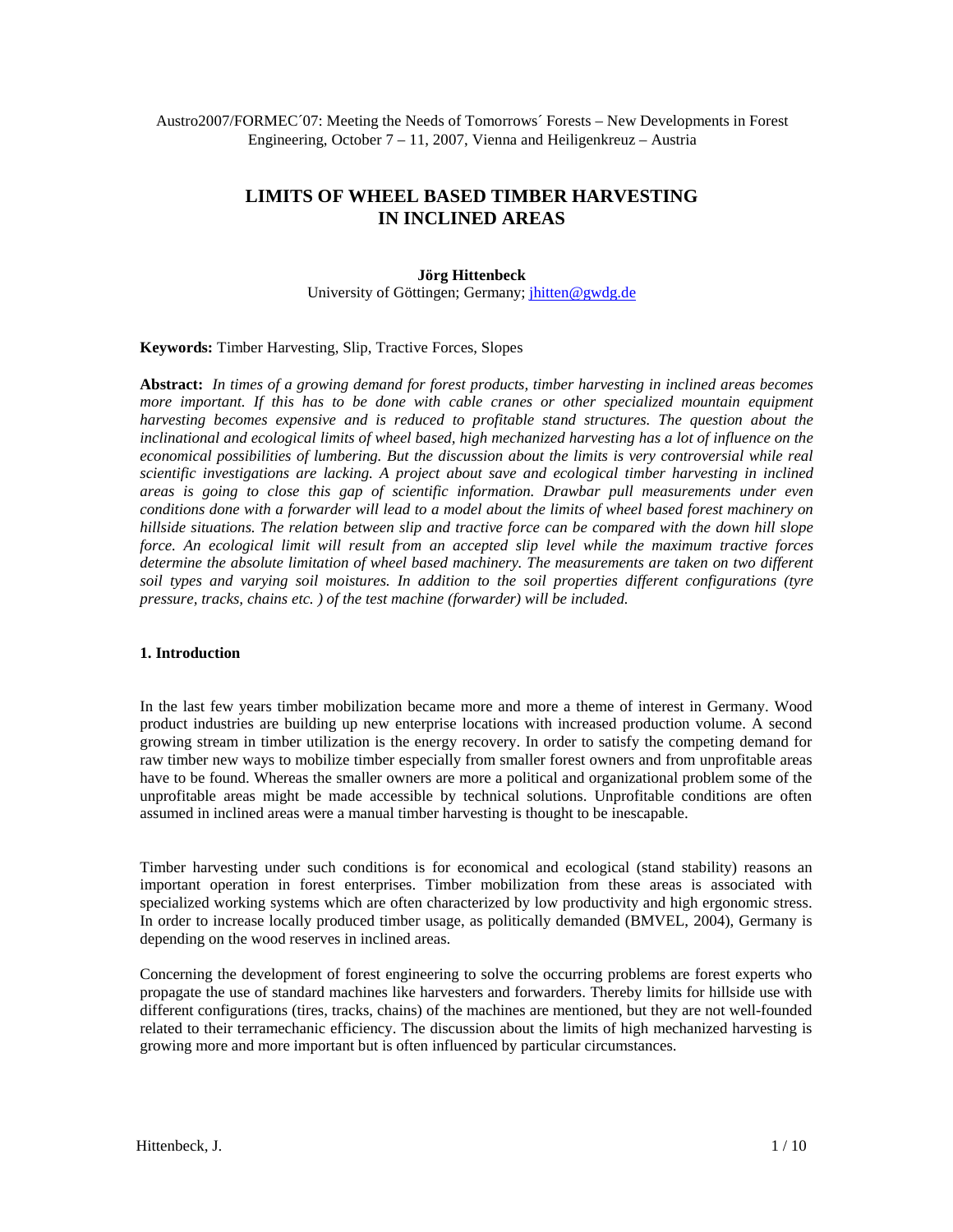The aim of the project is the investigation of the terramechanic effects of a well organized machine usage. Tests done by the Institute of Forest Work Science and Engineering (ifa) in Göttingen with a mobile measurement system (DREWES, 2004) will be carried out for different configurations of the undercarriage and varying soil types and moistures. With the help of a special deceleration machine the traction performance and the occurring slip for the different variants will be measured. The results will enable a definition of the limits for the different variants in order to assure a save and ecologic timber mobilization.

The aspect of an ecological harvesting is closely related to the soil properties. An inappropriate machine usage can lead to serious and irreversible soil damages (BECKER ET AL., 1989; KREMER ET AL., 2003; LI ET AL., 2007). The negative effects of driving can be splitted into soil compaction and the destruction of the topmost soil structures (RAPER, 2005). Especially the compaction by the high weight of the machinery is well investigated for agricultural and forest soils (MATTHIES AND KREMER, 1999; VOßBRINK, 2005), while the effect of driving with high slip has not been focused by forest researches yet. High slip levels while travelling lead to a destruction of the topmost soil structures which is the base for erosion (KREMER ET AL., 2007). Especially in inclined areas water erosion can lead to considerable rutting.

# **2. Theoretical Considerations**

Every offroad machinery has to produce a tractive force which allows to move in the field. The tractive force  $(F_T)$  of machines is described by the general tractive force equation (e.g. JACKE, 1999):

$$
F_T = F_N * (\mu_{st} + \mu_{sl} + \mu_{fo} - \mu_{ro})
$$
 (1)

containing the following variables:

| $F_T$          | $=$ Tractive Force                      |
|----------------|-----------------------------------------|
| $F_N$          | $=$ Normal Component of the axle weight |
| $\mu_{\rm st}$ | $=$ Static Friction Coefficient         |
| $\mu_{sl}$     | $=$ Sliding Friction Coefficient        |
| $\mu_{\rm fo}$ | $=$ Form Closure Coefficient            |
| $\mu_{\rm ro}$ | $=$ Rolling Resistance Coefficient      |

The coefficients which exert a positive influence on tractive force are generally summarized as the "frictional connection coefficient"  $(\mu_{fr})$  subsequently simplifying the formula to:

$$
F_T = F_N \cdot (\mu_{\rm fr} - \mu_{\rm ro}) \tag{2}
$$

Under the assumption that the rolling resistance coefficient has a constant value depending on the soil the formula can be reduced to the "traction coefficient"  $(\mu_{tr})$ . This traction coefficient combines frictional connection  $(\mu_{fr})$  and rolling resistance  $(\mu_{r0})$ . Therefore the tractive force is derived by the traction coefficient and the weight on the driven wheels. This also means that high tractive forces depend on high mass weights of the machinery. The traction coefficient of a machine varies depending on the variation of final drive. Tracks, wheel chains and a reduced tire pressure lead to higher tractive forces (VECHINSKI ET AL., 1999; SOMMER ET AL., 2001; WEISE, 2002; HITTENBECK, 2006) and will also be tested for their influence.

When higher tractive forces are required the relevance of the sliding friction coefficient  $(\mu_{sl})$  is increasing, which is always combined with an increase of slip at the wheels. The wheel slip (or the travel reduction ratio) is derived from a difference between (theoretic) speed of the wheel at the circumference and the traveled velocity above ground (effective speed). Depending on the required tractive forces and the ground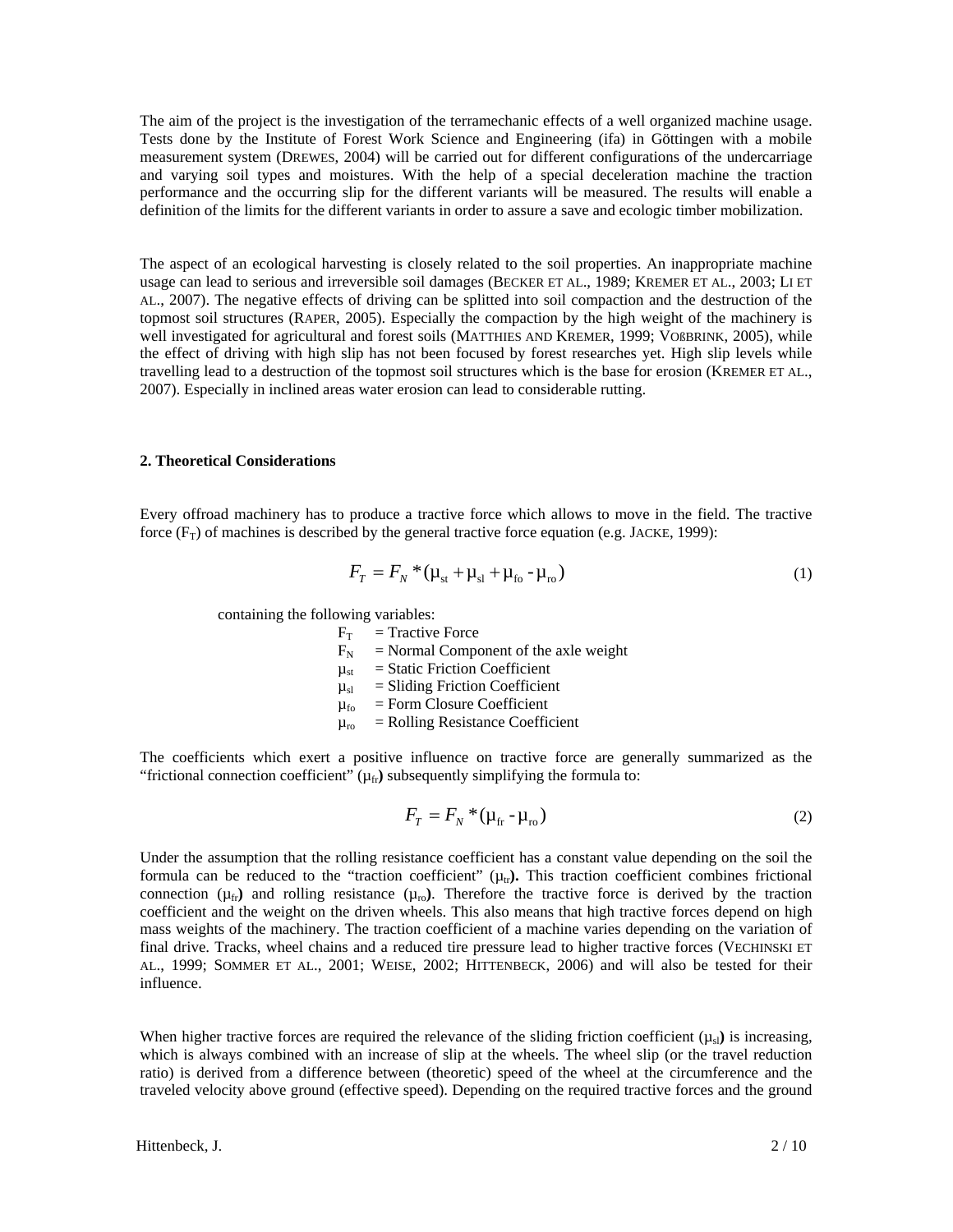conditions slip varies between zero (both velocities are equal) and 100 % (wheels are turning while the machine stands still). Wheel slip is calculated by the following formula (e.g. ZOZ AND GRISSO, 2003):

$$
\sigma = \left(1 - \frac{\upsilon_{\text{ef}}}{\upsilon_{\text{th}}}\right) * 100\tag{3}
$$

 $\sigma$  is the wheel slip (%),  $v_{th}$  the theoretical speed (at the wheel circumference) and  $v_{\rm ef}$  the effective velocity above ground. Slip can also be calculated by the traveled distances, but this would mean to divide them into shorter sections to be accurate enough.

Driving on slopes requires higher tractive forces which are closely related to the occurring higher slip. As high slip courses rutting soils under hillside conditions are more exposed to erosion than soils on flat land. In order to protect these sensitive soils there have to be valid information about the required tractive forces and therefore the occurring slip. The required tractive forces can be estimated by the downhill slope force  $(F_T)$  which is derived from the product of weight of the loaded vehicle  $(F_G)$  and the sine value of the inclination angle (HÖPKE ET AL., 2000; JACKE AND DREWES, 2004) following the equation:

$$
F_T = F_G * \sin \alpha \tag{4}
$$

With increasing inclination angle the downhill slope force and therefore the required tractive force increases until the forces are equal and no further movement is possible. Expressed in a formula this leads to:

$$
F_N^* \mu_{tr} = F_G^* \sin \alpha \tag{5}
$$

As the Normal Component of the axle weight  $(F_N)$  changes depending on the surface inclination it can be replaced by cosine of the weight force  $(F_G^*cos\alpha)$ . Reduced by the weight force of the machine which is the same for both sides of the formula, the result is as follows:

$$
\mu_{tr} = \frac{FG * \sin \alpha}{FG * \cos \alpha} = \tan \alpha \tag{6}
$$

From this point the maximum traction coefficient  $(\mu_{tr})$  leads to the slope which is barely accessible. The tangent value of the inclination can easily be transformed to slope inclination given in percent by multiplying with 100. As the traction coefficient is closely related to the wheel slip it is possible to predict the occurring slip values. The other way around makes it possible to define an acceptable slip level and to see which slopes can be worked without slip inducted erosion. In the agricultural sector slip values up to 25 % are accepted (SÖHNE, 1952 cf.; RENIUS, 1985). Values beyond this result in a damage of the topmost soil structures.

Values for the traction coefficient ( $\mu_{tr}$ ) for different soil properties and machine variants can be derived from traction measurements as they are shown at (JACKE ET AL. 2004, HITTENBECK 2004; HITTENBECK 2006). A project about "save and ecological timber harvesting in inclined areas" at the Institute of Forest Work Science and Engineering (ifa) is going to prove if this theoretical considerations about slope resistance and tractive forces match with measurements.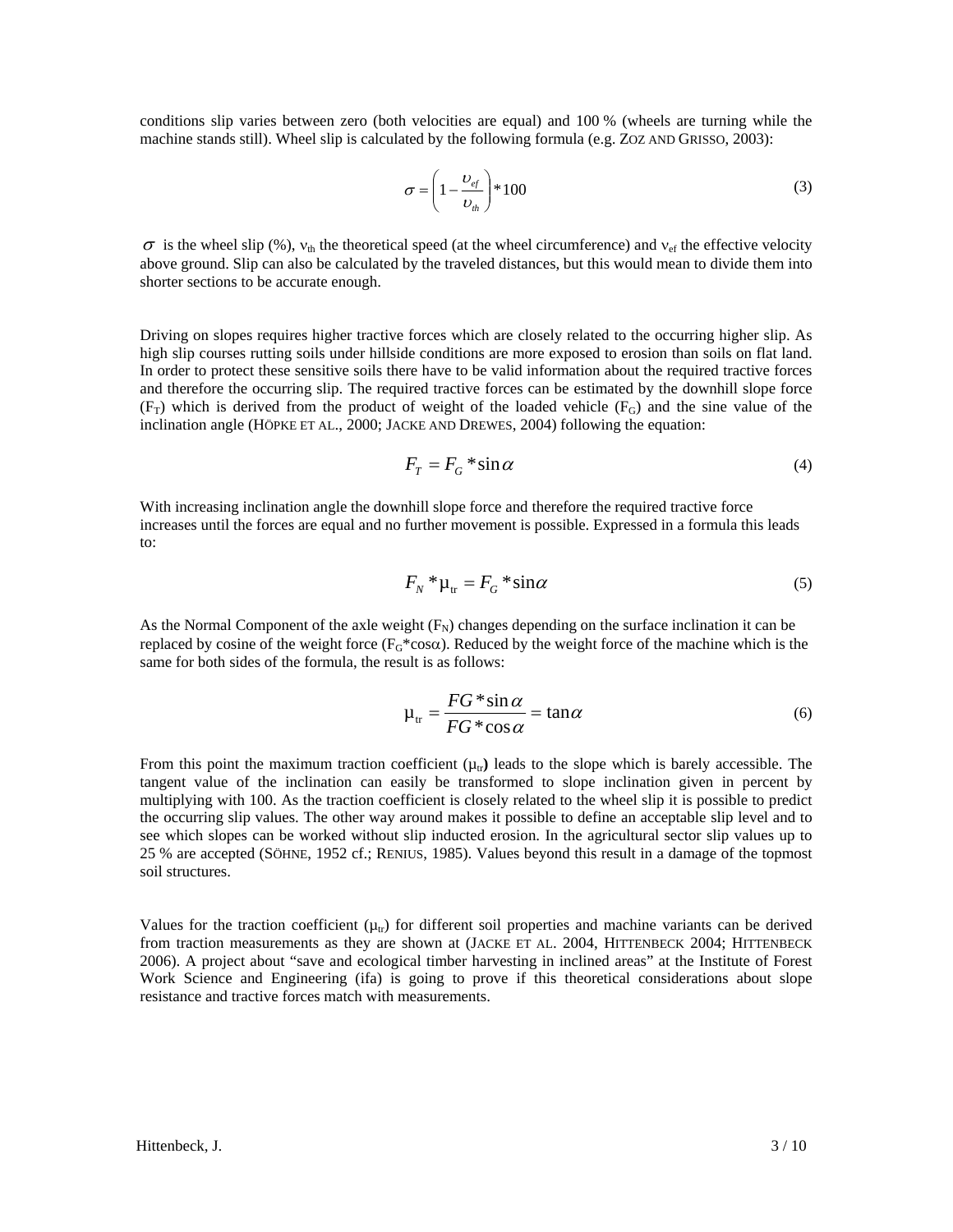# **3. Methods**

The determination of traction coefficients is done by traction slip measurements carried out with a forwarder (Ponsse, model S10 Caribou) under even conditions. The resulting data are used to calculate the relationship between slip and tractive forces. This is done for different variants which result from different setups of the final drive (worn tires, new tires, reduced tire pressure, tracks and chains) as well as two soil types and varying soil moisture. In addition to measurements with an empty forwarder a few variants will be tested for a loaded machine as well.

A special deceleration machine was constructed for the traction tests. The machine bases on a winch which is linked to a breaking system from a heavy truck. Both are mounted to a platform in order to be able to install the machine on skidding lanes. Figure 1 shows the deceleration machine fastened with ground ankers and tied to a tree. In order to reduce the forces acting on the winch the steel cable is mounted to the forwarder with a deflexion pulley, which halves the forces on the rope and leads to a doubling of the rotational speed of the winch. The deceleration of the forwarder is controlled by a feedforward control. The forces acting on the brake disc are increased until the forwarder is not able to pull out the rope any more. Afterwards the pressure on the brake is reduced until the machine is able to drive without interference. This proceeds until the feedforward control is switched off.

The deflexion pulley is connected to the experimental forwarder by a load cell (Hottinger Baldwin Measurements (HBM), model U2B). In Figure 2 can be seen how the sensor is attached to the test machine. The measuring range of the transducer is 200 kN with a precision of 0,1 % of the maximum value, the forces are measured by wheatstone bridges in resistance strain gauges.



**Figure 1: Deceleration machine installed on a skidding lane** 



**Figure 2: Force transducer and deflection pulley mounted to the test machine** 

As the calculation of slip depends on the difference between the wheel rotational speed (theoretical) and the velocity above ground (effective), these factors have to be measured. The speed of the wheels and the effective velocity is determined using incremental rotary encoders (Kübler, model 5800). Figure 3 shows how one of the encoders is adapted in extension of the wheel hubs in order to measure the wheel rotational speed. A second rotary encoder is implicated to a kind of tachyometer compass, where it measures the rotation of a spill drum. The spill drum is driven by a strain free nylon cord, which is tied to the deceleration machine.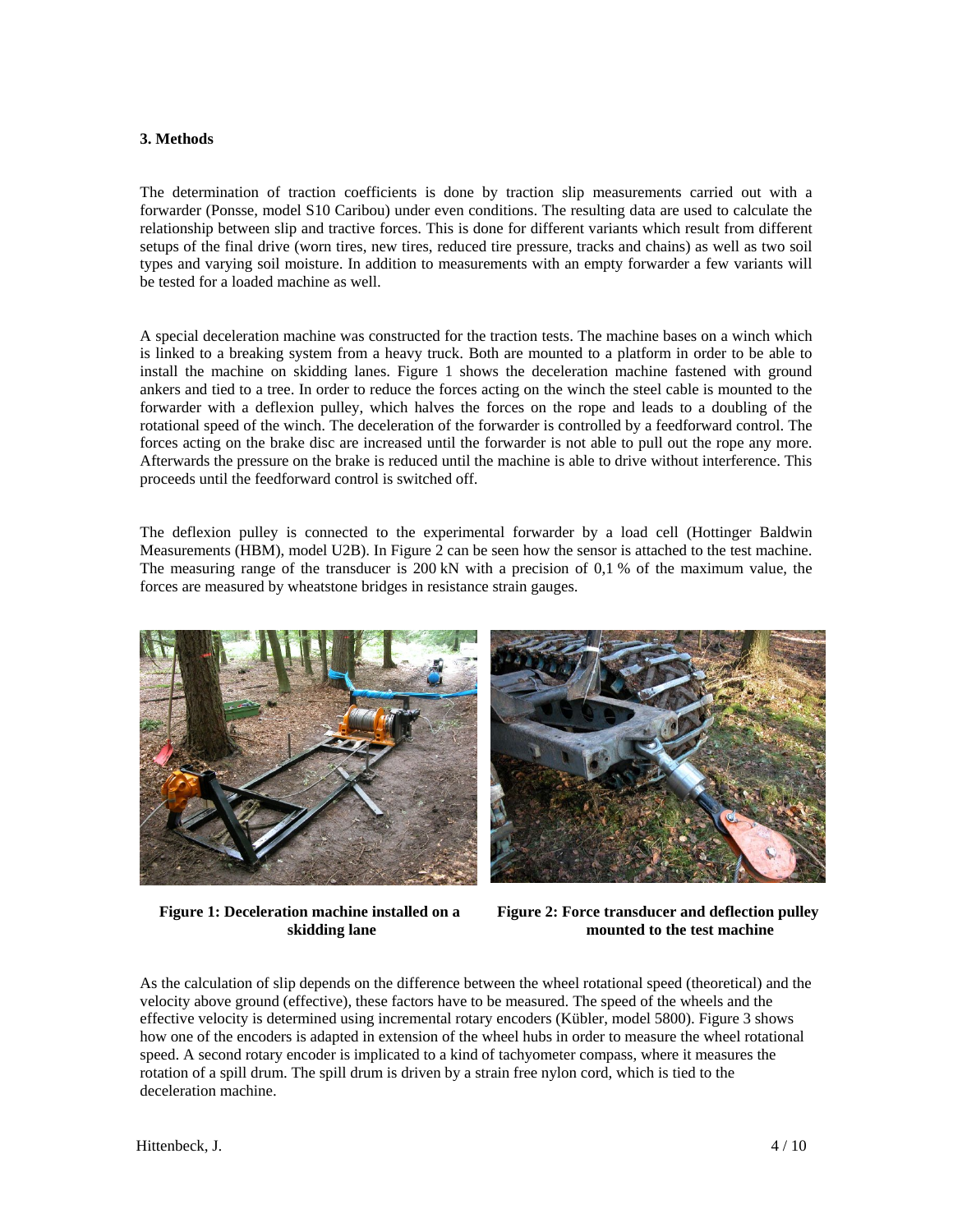

**Figure 3: Mounting of rotary encoders in extension of the wheel hubs** 

A modularly equipped measurement system MGCsplit by HBM serves as data collector for all described transducers. Different measuring amplifiers enable the physical adaptation of the sensors (rotary encoder and load cell). This allows the sensors to be synchronized with each other and to be aligned via one single communication device (model CP 42). All data from the measuring amplifiers are saved to a PCMCIA card. Afterwards the data can be fed to a computer, which transfers the specific data format to a common data set.

The tests are driven on skidding lanes under two different site conditions, which are characterized by high loess percentages. The difference between the two site types is the stone admixture. One site is characterized by pure loess while the second one has a high skeletal ratio. For the tests skidding lanes with a free length of 70 to 100 m are

required. This is due to the length of the forwarder and the deceleration machine. The tests are carried out on bare soil because of the ambiguous effect of a brushwood layer (HITTENBECK, 2004; JACKE ET AL., 2004). Depending on the soil moisture the brushmat increases or decreases the available tractive forces. Before the test drive starts all soil parameters like soil type, soil moisture, humus layer and inclination of the stand are determined.

When the test procedure is started at the feedforward control the forwarder pulls out the rope from the winch against the rising resistance. The experimental drive starts with low required tractive forces which are increased by the rising of forces acting on the brake pads. This leads to higher tractive forces on the load cell and to an increase of wheel slip until it reaches 100 % (turning wheels but no motion above ground). During the tests the forwarder works in its lowest gear while the differentials are locked, so that all eight wheels turn with the same rotational speed. Depending on the length of the skidding lane this procedure is repeated until the rope on the winch is almost empty. Experience from already done test drives show that between four to ten decelerations can be arranged on one pullout of the rope. The skidding lanes are usually used up to ten times which results in about 60 recurrences per test lane.

## **4. Traction Performance**

Due to the high measurement frequency of 10 Hz the resulting data have to be post processed. Experiences from the previous project SliFor (Slip and Tractives on Forest Conditions) by (JACKE ET AL. 2004) showed, that the data are reduced to about 40 %. Especially the longer periods between the single breakings of the test machine lead to this reduction. In addition the interpretation of the data is focused on times of increasing wheel slip values. Otherwise the effects of pulling forces and accelerational resistance would interfere with each other.

Figure 4 demonstrates an example of how the scatter plots look like after the reduction. On the ordinate the traction coefficient is displayed depending on the measured wheel slip in percent. The traction coefficient indicates how much of the machines mass weight can be turned to tractive force. In order to calculate the traction coefficient the measured tractive forces were divided by the specific normal force of the machine. This includes the mass differences between the variants (tracks, chains and payload). The examination of the traction coefficient has the advantage that differences in weight do not affect a comparison between two or more variants.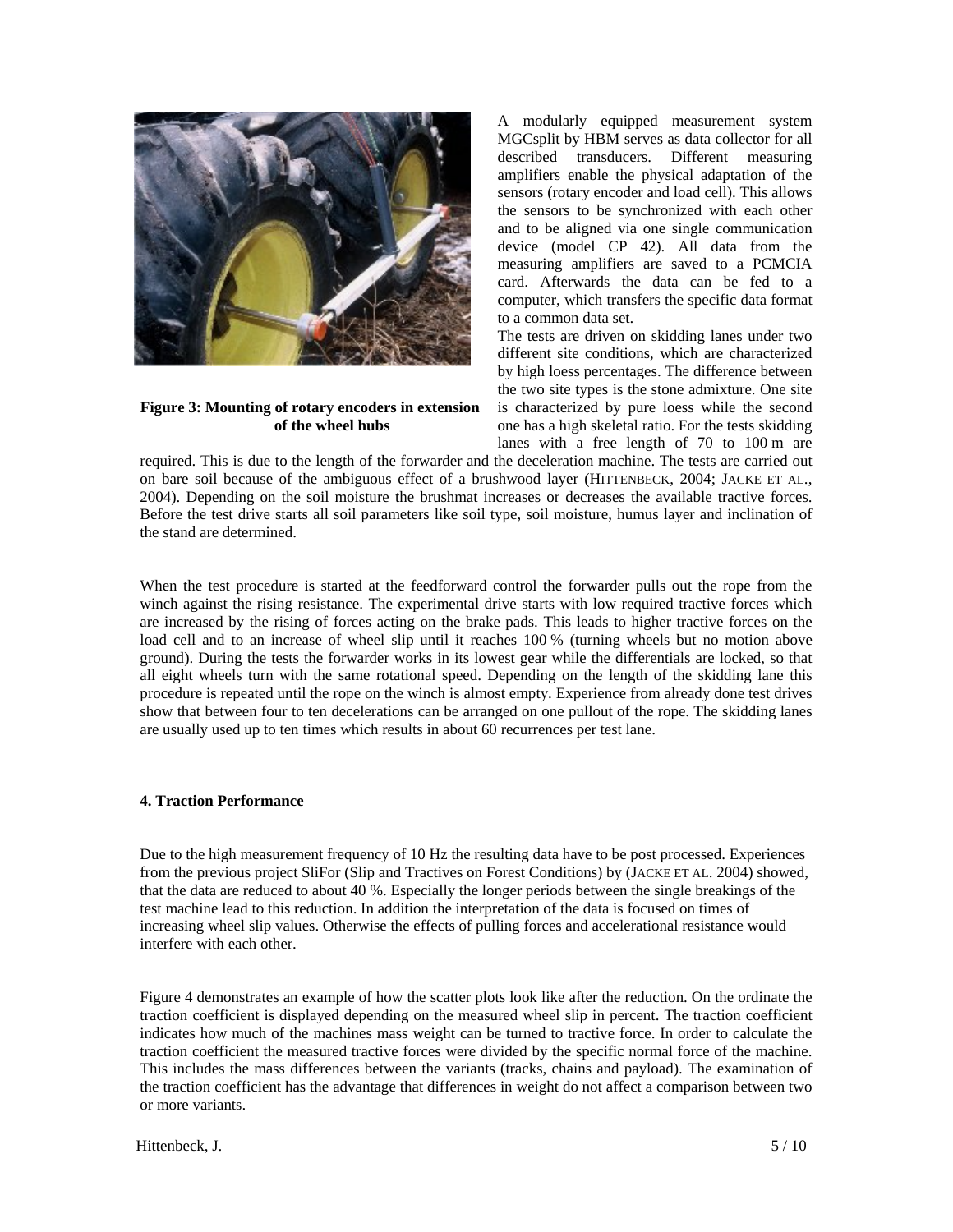

**Figure 4: Scatter plot for tires with an inflation pressure of 2,7 bar** 

**Figure 5: Regression curves for the variants tires vs. tracks and chains** 

Since the scatter plots for the different variants are identical in their universal outline to Figure 4, the presentation of preliminary results is reduced to linear regressions. Due to the experiences from the project SliFor a quadratic regression served to explain the relationship between the traction coefficient and the measured wheel slip (JACKE ET AL., 2004; HITTENBECK, 2004; HITTENBECK, 2006). Other regression types up to nonlinear models were tested but did not result in a better fitting.

Figure 5 demonstrates the regression curves for the variants regular tire pressure (2,7 bar) and tracks combined with chains on a test area near Göttingen at soil moistures between 20 and 30 %. It can be seen that the differences between the two variants are rather pronounced. As expected the lower values for the traction coefficient are registered for tires with the "regular" tire pressure. Tracks and chains interlock better with the topsoil (WIPPERMANN, 2000) and therefore lead to the expected and measured higher traction coefficient values (VECHINSKI ET AL., 1999). Especially the tracks increase the tractive performance (BLEY, 2002), which is due to the larger contact area and the traction studs mounted to the cross members.

## **5. Traction and Slopes**

As the differences in traction performance between the two variants are obvious, the forecasted abilities in

| <b>Variant</b>              | <b>Soil Type</b>                    | Average Soil   Max.<br><b>Moisture</b><br>[%] | <b>Inclination</b> | Slip at max.<br><b>Inclination</b><br>$[\%]$ | <b>Inclination</b><br>at $20\%$ Slip | <b>Inclination</b><br>at $30\%$ Slip |
|-----------------------------|-------------------------------------|-----------------------------------------------|--------------------|----------------------------------------------|--------------------------------------|--------------------------------------|
| <b>Tires</b><br>$(2,7$ bar) | Loess without<br>stone<br>admixture | 27,0                                          | 43 %               | 74.8                                         | 25 %                                 | 31 %                                 |
| Tracks and<br>Chains        | Loess without<br>stone<br>admixture | 20,5                                          | 60 %               | 65.6                                         | 30 %                                 | 42 %                                 |

**Table 1: Climbing ability and slip for three variants depending on soil type and soil moisture**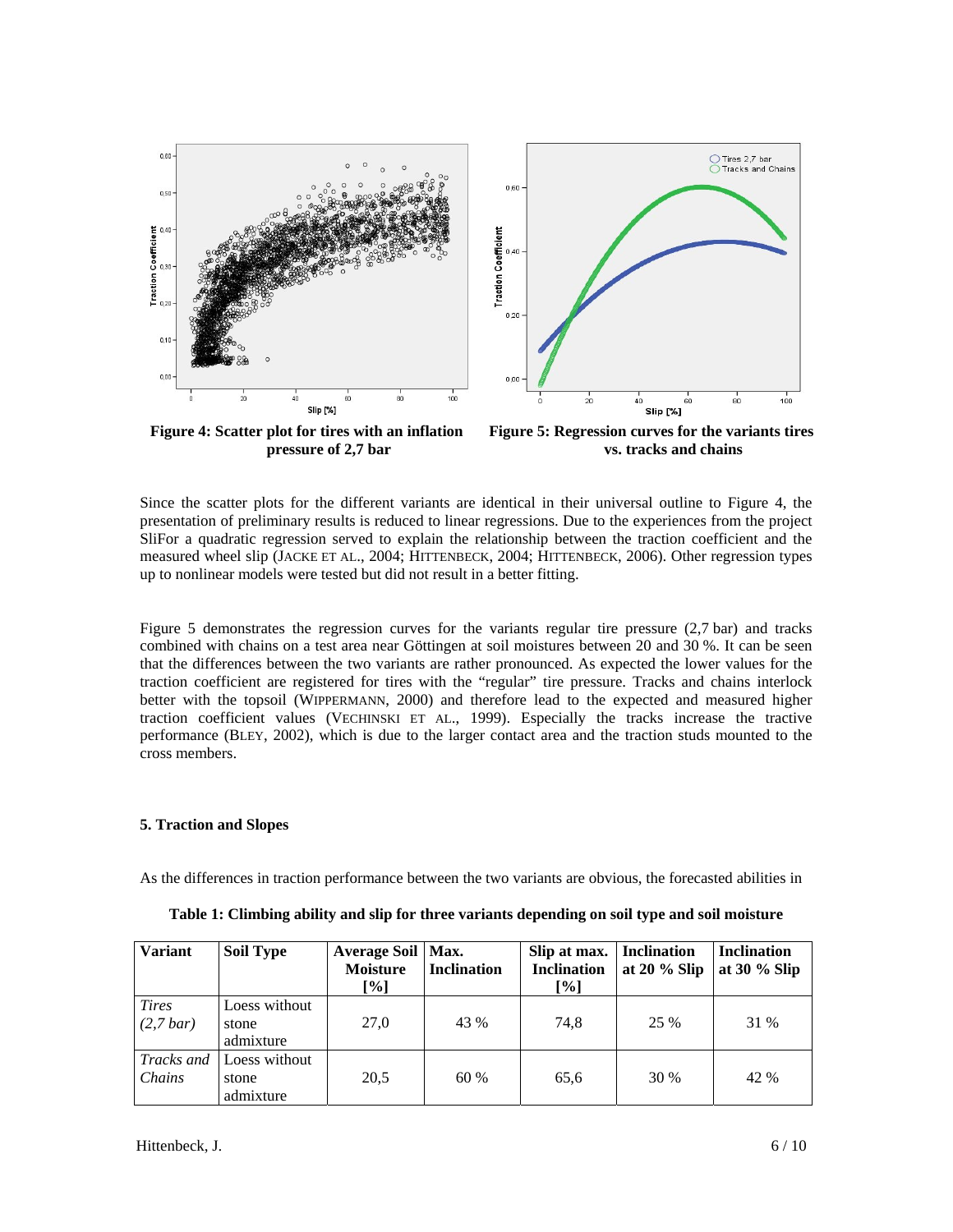inclined areas do as well. In Table 1 the limits for the variants and conditions are displayed. The presented values are based on the respected regression curves. A comparison between tires and tracks combined with chains demonstrates the advantages in traction and therefore mobility under sloped situations. For both variants the soil type and moistures are given as well as the estimated maximum inclination, the occurring slip at the maximum and inclinations for two different slip levels, which are 20 % and 30 %. Compared for the conditions found near Göttingen, the prognosis for the maximum climbing ability differs by 18 % between tires inflated to 2,7 bar and the combination of tracks and one pair of chains. Equipped with tires the maximum inclination is predicted with 43 % while for tracks and chains up to 60 % inclination are within reach. The maximum inclination is of high relevance, because it can be seen as the point where the machine is at least able to stand without sliding downhill. This is *the* important point in two different situations, first for a machine driving downhill and second for machines which have a traction supporting winch. In case of a rope crack or other difficulties it would be most likely that the machine would not slid uncontrollably. Apart from the risk for the machine and the operator this are inclinations where every movement would lead to serious damages of the topmost soil structures.

If the accessible slope is limited by an ecologically accepted slip level of for instance 30 % the maximum inclinations are reduced to 31 % for tires and 42 % for tracks and chains. The difference of 11 % in this example demonstrates that a well planned harvesting operation in inclined areas can be done with wheel based machines without the risk of increased erosion.

In order to validate those predictions test drives in inclined areas were driven without the deceleration machine. Under soil conditions comparable to flat test areas the machine drove up a steady slope while the wheel slip was measured. Measurements with the tire variant were accomplished on a slope of 33 % at an average soil moisture of 28,8 %. The measured slip values were mainly located between 10 % to 50 % and leaded to an average slip level of 29 %. The rather wide range of values is due to the conditions found on the inclination. Roots and smaller changes in slope have a considerable influence on the tractive abilities and therefore lead to the high variation of the measured slip values. Especially when the inclination is close to the limit little changes in the soil surface have a lot of influence. Roots of a few centimeters height can become a real barrier whereas they act as a support when they interlock with the tire studs.

#### **6. Discussion**

The already conducted tests show that the presented measurement system is able to record the traction performance of off road vehicles under forest conditions. In addition to the test carried out on bare soil and on a brushwood layer in a former project (JACKE ET AL., 2004; HITTENBECK, 2004) the influence of tracks and chains on the traction abilities of a forest machine is investigated. Regarding the exemplary presented regression curves the traction coefficient of tracks in combination with chains is about 40 % higher than for tires with the regular inflation pressure. As an effect of the higher traction coefficient and therefore of the increased climbing ability tracks and chains can be recommended for steeper terrain. But it has to taken into consideration that this just regards the damages caused by higher slip and not the damages which result from tracks and chains. A study conducted by (SCHARDT ET AL, 2007) shows the structural destructions of roots by the studs of the tracks. Compared to tracks tires caused more damages to the bark of the roots.

Working at the limits of traffic ability of the machine is not just a matter of soil protection and timber mobilization but also stress for the operator. Most of the machines used in steeper terrain are not equipped with tilt facilities which allow a relaxed positioning of the operator. Harvesters are often provided with tiltable cabins but there are very few forwarders which posses tiltable driver seats. This results in ergonomic stress (LAMBERT AND HOWARD, 1990 cf.; HEINIMANN, 1999) for the operator which often results in tensions of the neck muscles. Apart from the physical strains there are psychic stresses which refer to increased risks and higher requests for the operation because of the reduced handling opportunities.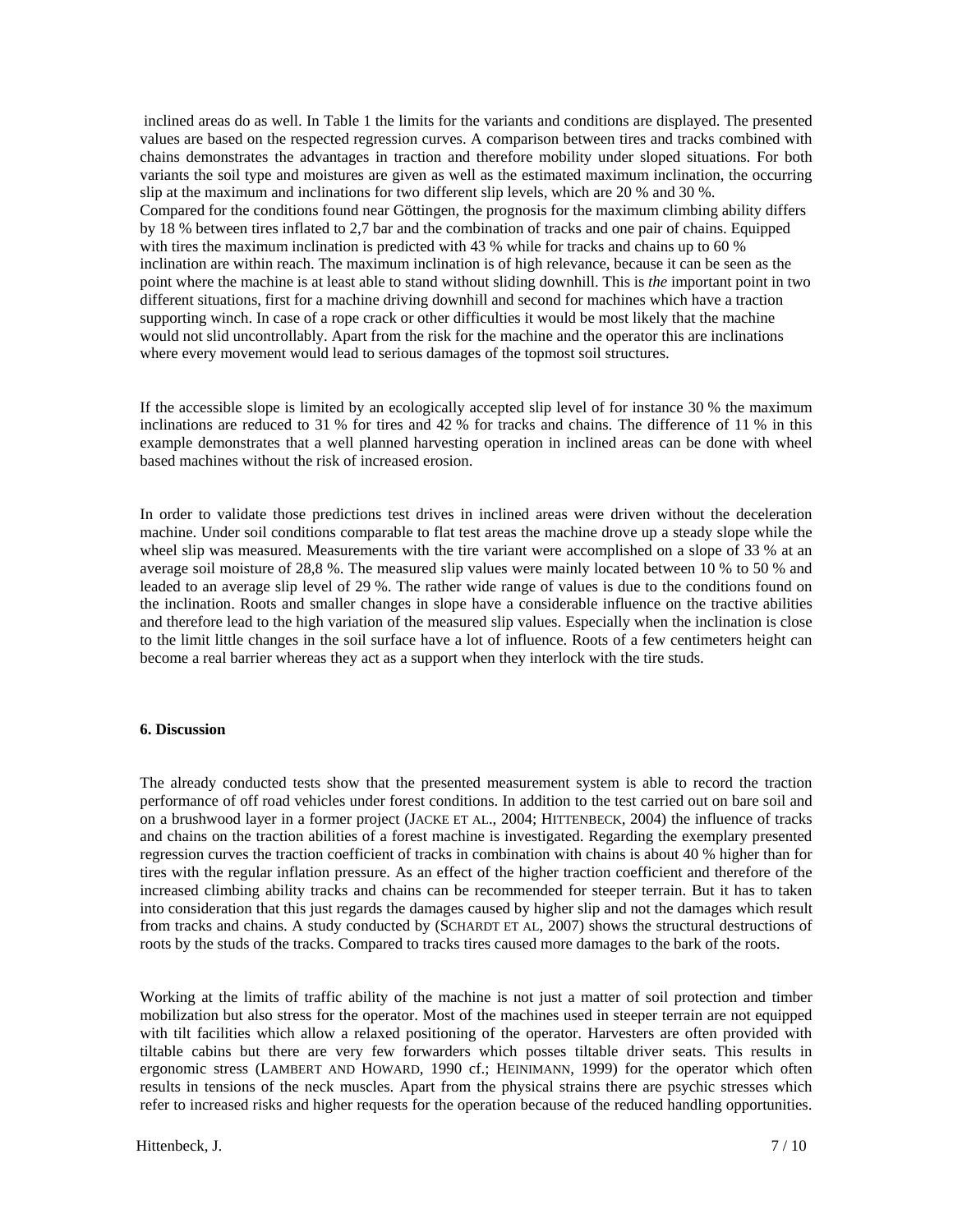In order to ease the harvesting and forwarding operations in steep terrain the machines which are regularly used for inclined areas should be equipped with tiltable cabins or driver seats and cranes. This would reduce the physical strains for the operator and in case of a tiltable boom will decrease the damages to the residual trees.

# **7. Conclusion**

At present forestry in Germany is confronted with an increasing demand for timber products, especially for material and energetic utilization. Therefore it is getting more interesting to mobilize the wood in steep terrain as well. But inclined areas are often considered to be unprofitable for timber harvesting but this is just half the truth. Areas which are accessible by wheel based machines without serious damage to the soil and without increased risk for the operator can be harvested economically justifiable.

The presented project deals with the determination of limits for wheel based harvesting in inclined areas. Traction tests carried out with a precise measurement system under flat conditions lead to the relationship between the traction coefficient of a machine and the ecologically undesired wheel slip. Mathematical logic shows a close relation between the measured traction curves and the downhill slope force acting on the machine when driving uphill. As these forces have to be at least equal it is possible to make predictions about the occurring slip at certain inclination angles. Exemplary results for tires on loess soil show an agreement of measured and predicted values.

Further tests with different configurations of the machine and varying soil conditions will provide an overview of the climbing abilities of a wheel based forwarder. Utilized for a well organized harvesting operation the results can lead to a save and ecological timber harvesting in inclined areas and therefore to an increase of timber mobilization from Middle European forests.

## **8. References**

Becker, G.; Hofmann, R.; Roeder, A.; Eisenbarth, E.; Hanewinkel, M. (1989): Bodenschäden durch Forstmaschinen auf Tonstandorten. –Entstehung, Messung, Begrenzung-. Forst und Holz, Jg. 44, 19/1989 Alfeld, p. 507-512.

Bley, D. (2002): Sind Traktionshilfsmittel immer nötig? Zugkrafterhöhung nur mit Absenkung des Reifeninnendruckes. In: Forsttechnische Informationen, H. 1+2, S. 14–16.

Bundesministerium für Verbraucherschutz, Ernährung und Landwirtschaft (BMVEL) (Hg.) (2004): Zur Zukunft des Waldes. Berlin.

Drewes, D. (2004): Zugkraft- und Schlupfmessungen an Forstmaschinen. Hottinger HOTLine (1): 16-17, Darmstadt

Heinimann, H. (1999): Ground-based Harvesting Technologies for Steep Slopes. In: Proceedings of the International Mountain Logging and 10th Pacific Northwest Skyline Symbosium, Jg. 1999.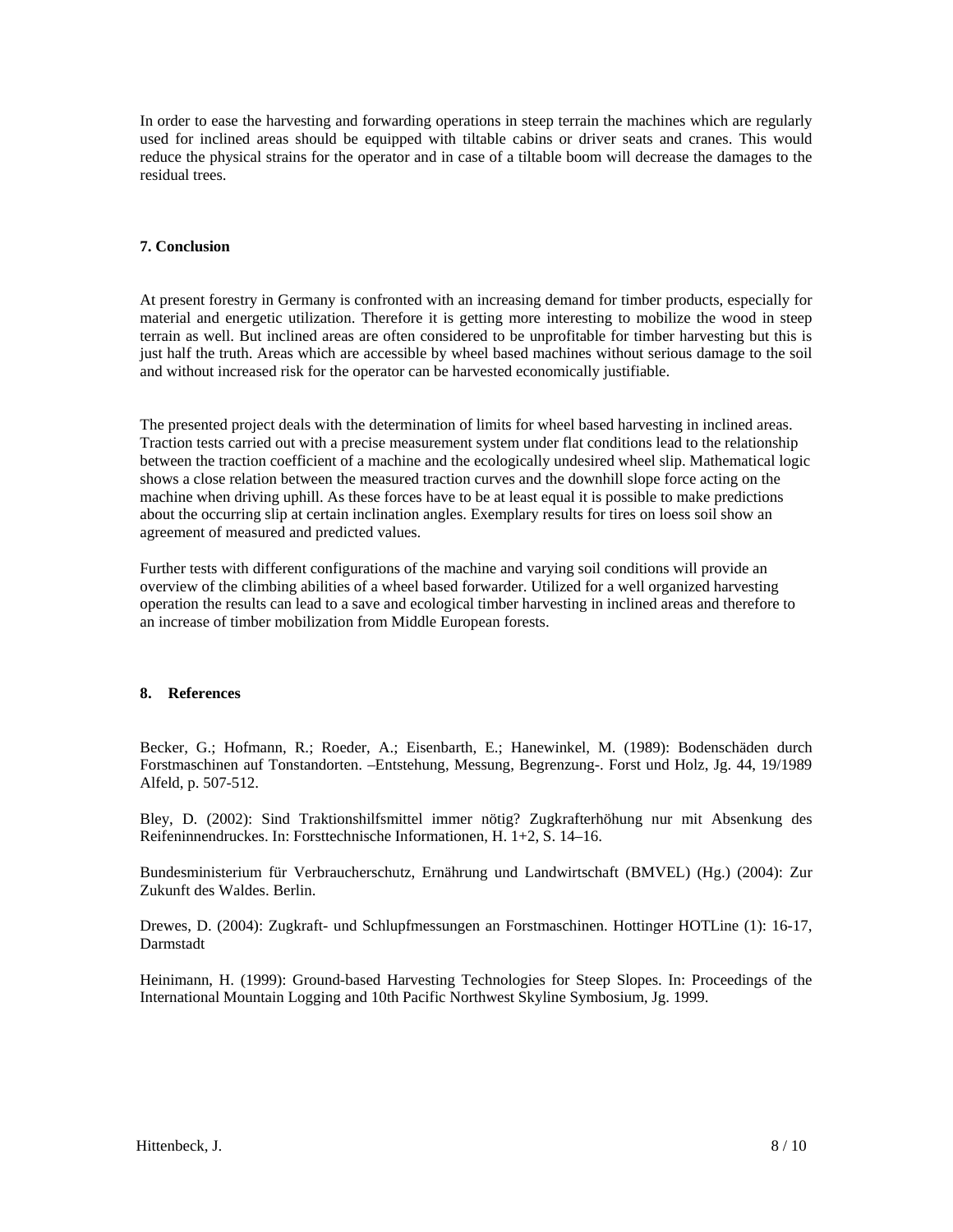Hittenbeck, J. (2004): Zugkraft- und Schlupfmessung an einem Forwarder (unter besonderer Berücksichtigung von Aspekten der Bodenverträglichkeit in Fichtendurchforstungen). Masterarbeit am Institut für Forstliche Arbeitswissenschaften und Verfahrenstechnologie der Georg-August Universität Göttingen, 68 p.

Hittenbeck, J. (2006): Tractive Forces, Slip and Slopes. In: ISTRO (Hg.): Proceedings of Istro 17 "Sustainabiltiy - its Impact on Soil Management and Enviroment, S. 16–26.

Jacke, H. (1999): Öko-Controlling im Maschineneinsatz – oder. wie man die Leistung steigert ohne der Umwelt zu schaden. Forsttechnische Informationen, 5+6/99, Groß-Umstadt, p. 41-44.

Jacke, H.; Drewes, D. (2004): Kräfte, Schlupf und Neigungen – ein Beitrag zur Terramechanik forstlicher Arbeitsmaschinen. Forst und Holz, Jg. 59, (6): p. 259-262, Hannover.

Jacke, H.; Drewes, D.; Hittenbeck, H. (2004): Zugkraftentwicklung auf reisigbewehrten Rückegassen und gewachsenem Boden bei variierendem Reifeninnendrucken. ifa-Mitteilungen Reihe A, Heft 1, Göttingen.

Kremer, J.; Schardt, M.; Borchert, H.; Matthies, D.; Ganter, C. (2007): Bogiebänder im Direktvergleich mit Reifen. In: Forst und Technik, H. 1, S. 6–11.

Kremer, J.; Matthies, D.; Wolf, B.; Ohrner, G.; Uhl, E. (2003): Bodenstrukturveränderungen und Wurzelverletzungen. Rad- gegen Raupenfahrwerk bei der Holzernte. In: AFZ - Der Wald, H. 17, S. 847– 850.

Lambert, M. B.; Howard, J. O. (1990): Cost and productivity of new technology for harvesting and inwoods processing small-diameter trees. Pacific Nortwest Research Station. (Research Paper PNW-RP-430).

Li, Q.; Ayers, P. D.; Anderson, A. B. (2007): Prediction of impacts of wheeled vehicles on terrain. In: Journal of Terramechanics, Jg. 44, S. 205–215.

Matthies, D.; Kremer, J. (1999): Bodenmechanische und bodenphysikalische Ergebnisse im Rahmen des "Informationssystems zum bodenverträglichen Forstmaschineneinsatz. In: Forsttechnische Informationen, H. 5+6, S. 34f.

Raper, R. L. (2005): Agricultural traffic impacts on soil. In: Journal of Terramechanics, H. 42, S. 259–280.

Renius, K.-T. (1985): Traktoren (Technik und ihre Anwendung). 10 Auflage, München, Frankfurt, Münster, 191 p.

Schardt, M.; Kremer, J.; Borchert, H.; Matthies, D. (2007): Wurzelschutz beim Einsatz von Forwardern. In: Forst und Technik, H. 2, S. 6–11.

Söhne, W. (1952): Die Kraftübertragung zwischen Schlepperreifen und Ackerboden. In: Grundlagen der Landtechnik, H. 3, S. 75–87.

Sommer, C.; Walter, K.; Lebert, M.; Jaklinski, L.; Jasinski, B. (2001): Effiziente und bodenschonende Triebkraftübertragung vom Reifen auf den Boden, Landtechnik 5/2001, p. 316-317.

Team of Authors (2002): Nutzfahrzeugtechnik. Herausgeber: Hoepke, 2. Auflage, Braunschweig und Wiesbaden.

Vechinski, C. R.; Johnson, C. E.; Raper, R. L.; McDonald, T. P. (1999): Forestry Tire Tractive Performance: New, Worn, and with Chains. In: Applied Engineering in Agriculture, Jg. 35, S. 263–266.

Voßbrink, J. (2005): Bodenspannungen und Deformationen in Waldböden durch Ernteverfahren. In: Dissertation.

Hittenbeck, J.  $9/10$